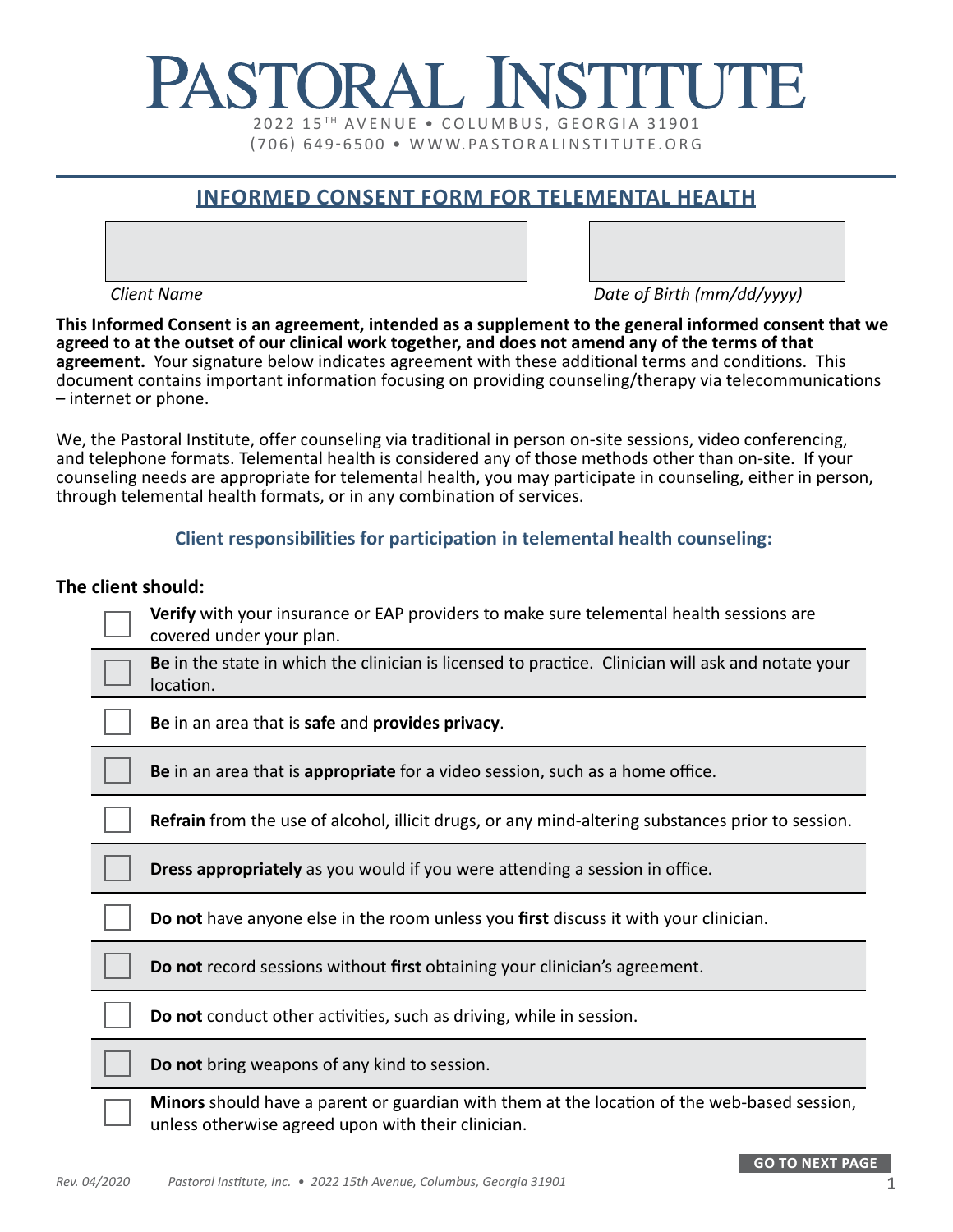To prevent unnecessary hardship, if you are troubled by anything your clinician may have said during a video or phone based session, it is important to remember that clinicians of the Pastoral Institute are highly trained professionals who have only the highest positive regard for you and your concerns. If you have any ill feelings or misunderstandings that may have arisen during your session, please make sure to discuss your concerns with your clinician as soon as possible.

#### **Confidentiality and Records:**

All of your Protected Health Information (PHI) is retained, as it would be for any in person session. The Notice of Privacy Practices (**[click here to view](https://pastoralinstitute.org/file_download/6bde56af-aeb1-4a91-a4ef-2f41dad3e070)**) that was given to you at intake provides detailed information on how private information about your health care is protected, and under what circumstances it may be shared. Although it is not guaranteed that these methods will prevent all possible confidentiality breaches, they are designed with the intention of protecting the privacy of your clinical record. Your information is stored via Greenway Intergy Electronic Health Record Systems, (**Intergy**) (which is designed for healthcare providers) and includes a Business Associate Agreement for HIPAA compliance. Intergy uses federally approved, point-topoint encryption and will retain your records indefinitely.

#### **Risks / Client's Responsibilities / Client's Protection:**

When using telecommunication technology, there is a risk that it may be forwarded, intercepted, circulated, stored, or even altered, and the security of the devices used may be compromised. We take every reasonable precaution to protect the privacy and security of all electronic communication. However, it is not possible to guarantee complete security of the information. If you use any methods of electronic communication with your clinician, other than recommended secure messaging through the client portal, there is a chance that a third party may be able to intercept that communication.

It is important to be aware that family, friends, co-workers, employers, and hackers may gain access to any technology, devices, or applications that you use. We encourage you to communicate only through a computer, phone, or any other device that you know to be safe. You are responsible for reviewing and maintaining the privacy and permission settings of any applications or technology you use.

#### **Possible Limitations of Telemental Health:**

Telemental health should not be viewed as a substitute for in person counseling or medication management. It is an alternative form of counseling with possible benefits and limitations.

By signing this document, you agree that you understand that telemental health:

May lack visual and/or audio cues, which may cause misunderstanding.

May have disruptions in the service and quality of the technology used.

May not be appropriate if you are having suicidal or homicidal thoughts, acute psychosis, or another emotional crisis.

When using secure email through the portal, there might be a delay in your clinician receiving and responding to your message. It is also possible that technical difficulties may prevent the message or response from being delivered.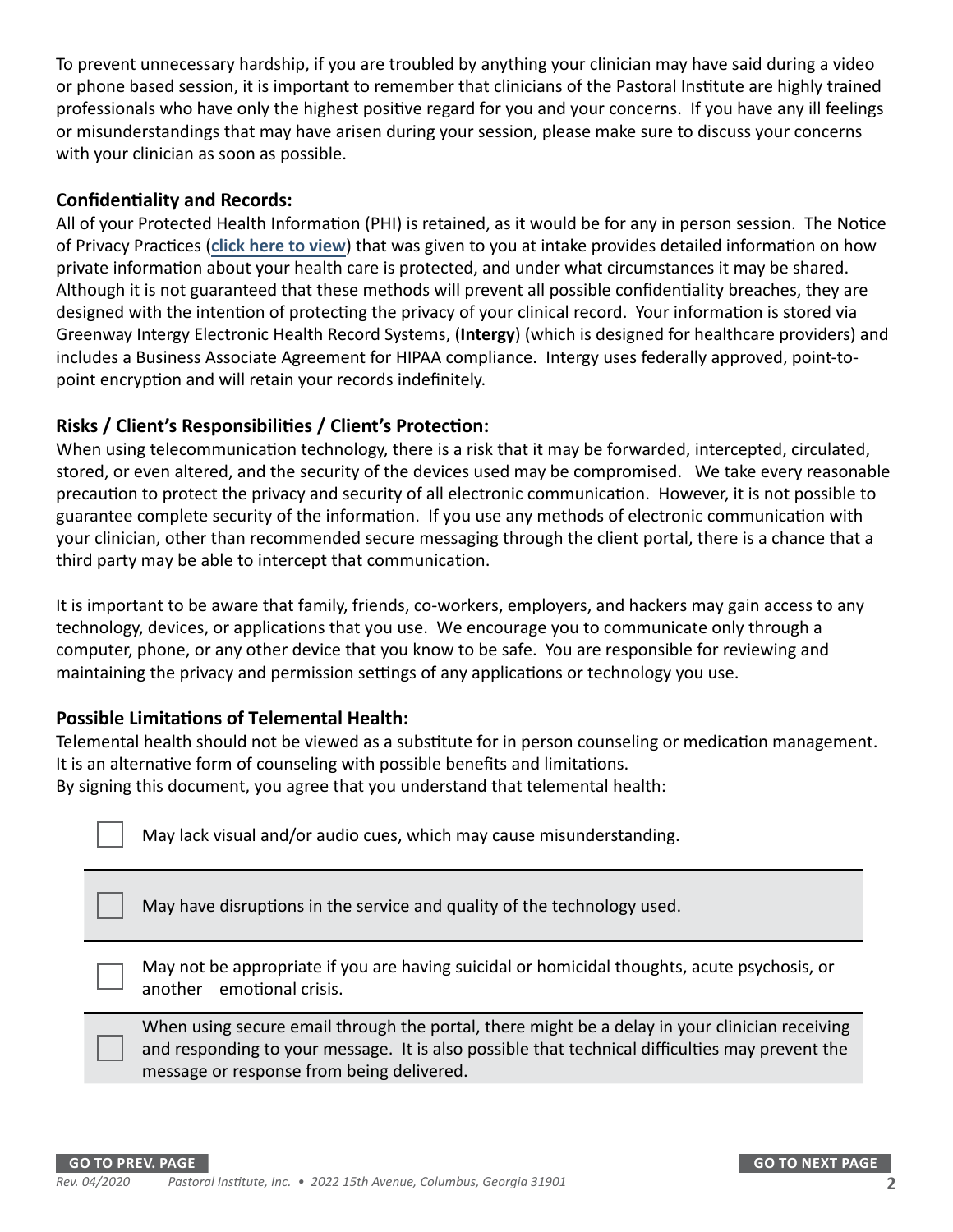#### **Email:**

We, the Pastoral Institute staff, **strongly discourage** the use of email because this format is not considered a secure form of communication and does not meet HIPPA compliancy standards. However, you can use secure messaging with your clinician through the **client portal for non-emergency issues**. These correspondences become part of your clinical record. You simply send a portal email to your clinician and within two business days you will receive a response. Examples of appropriate use of the client portal include, but are not limited to, scheduling appointments or asking questions about mental health benefits.

#### **Texting:**

To protect your privacy, we, the Pastoral Institute staff, **DO NOT** use SMS or MMS texting with clients.

#### **Cost of Sessions:**

The same fee rates will apply for telemental health as apply for in-person therapy; however, insurance or other managed care companies may not cover sessions conducted via telecommunication. If your insurance, HMO, managed care, EAP/CCP provider, or other third-party provider does not cover telemental health sessions, you will be solely responsible for the entire session fee. It is **strongly** recommended that you contact your insurance company prior to engaging in telemental health sessions to determine whether these sessions are covered.

**You are responsible to pay any co-payment and/or deductible at the time of your session.** You are also responsible for any payments in which your insurance provider refuses to reimburse. If you have insurance with a company in which your clinician is not paneled, an invoice and receipt can be provided to you to submit to your insurance company.

### **Cancellations and No Shows:**

Your appointment time has been reserved just for you. If you find it impossible to keep your appointment time, **please call us at least 24 hours in advance**. Failure to call our office and cancel your appointment 24 hours in advance will result in a **late cancelation fee, which is 50% of the standard session rate**. We offer appointment reminder phone calls 48 hours prior to your appointment; however, this is **a courtesy** and you are still responsible for canceling your appointment at least 24 hours in advance.

If you do not initiate the meeting at your scheduled time, or contact your clinician within **five (5) minutes** of your session start time, it will be considered a **no show** and you will be **charged** for the session. By not canceling your appointment as stated in the cancellation policy above, you are agreeing to pay the **no show fee, which is 50% of the standard session fee**. Inform your clinician if you would like him/her to contact you in the event you do not initiate your session within the first five minutes of the start time of your session.

**Video conferencing counseling sessions** are held via OTTO Health. You will be sent an email **one day** prior to your session and **thirty (30) minutes** prior to session as reminders. It is recommended that you sign on to your OTTO Health account initially at least **twenty (20) minutes** prior to your start time to complete a short questionnaire. Subsequent appointments, please sign in at least **five (5) minutes** prior to your session start time. You are responsible for initiating the connection with your clinician at the time of your session. Once you initiate the session, you will be placed in a virtual waiting room and the clinician will join you shortly.

### **Privacy Protocol During Telemental Health Sessions:**

Always use a private and safe environment for your sessions. If someone enters your space during your session at your location, simply acknowledge their presence by saying hello and your clinician will automatically disconnect from the session. This is to protect your privacy. Inform your clinician if you would like to establish a different procedure for handling interruptions.